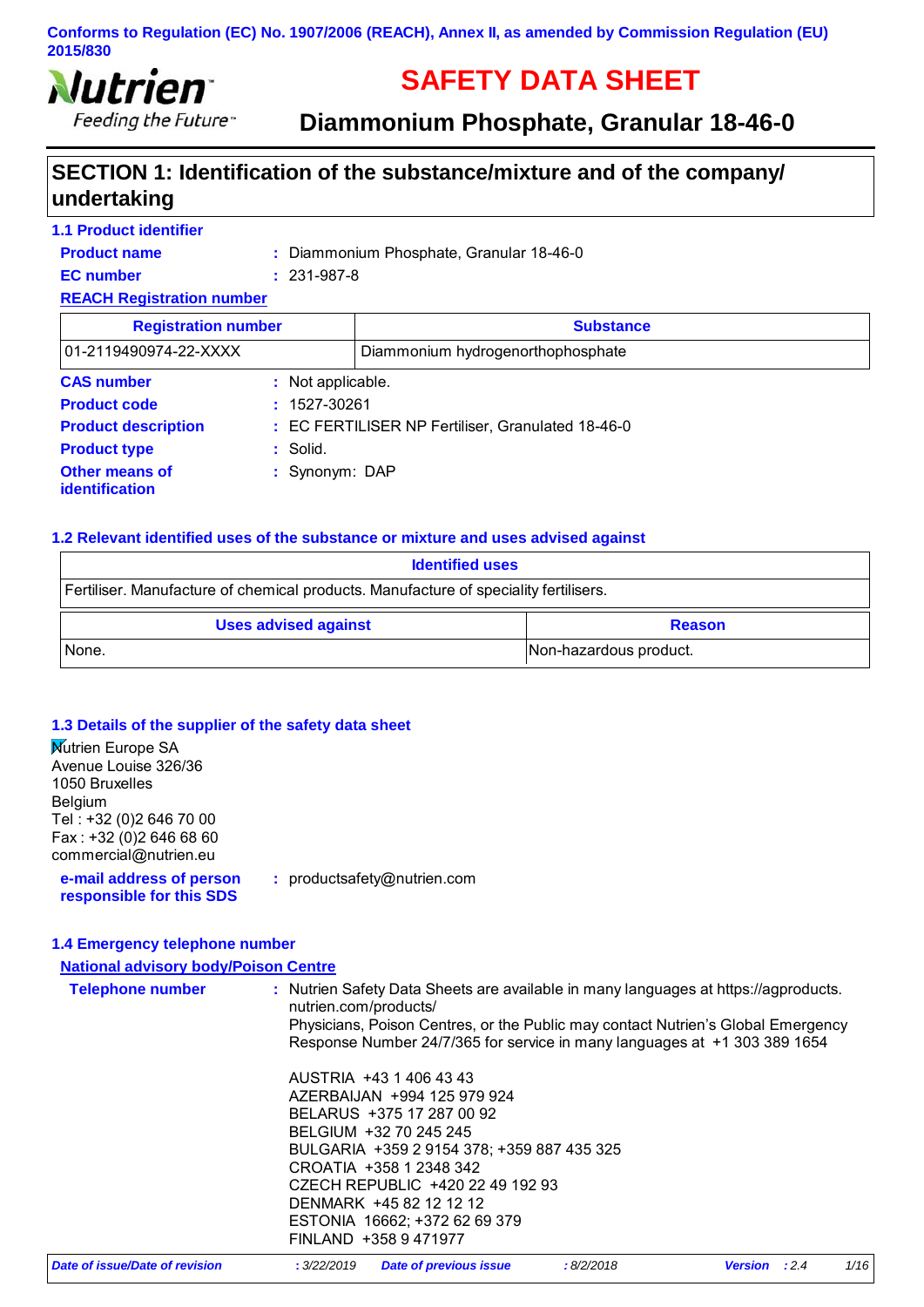*Diammonium Phosphate, Granular 18-46-0* 

# **SECTION 1: Identification of the substance/mixture and of the company/ undertaking**

| <b>FRANCE</b>                                                            |
|--------------------------------------------------------------------------|
| Angers +33 (0) 2 41 48 21 21                                             |
| Bordeaux +33 (0) 5 56 96 40 80                                           |
| Lille 0800 59 59 59 (national callers)                                   |
| Lyon +33 (0)4 72 11 69 11                                                |
| Marseille +33 (0)4 91 75 25 25                                           |
| Nancy +33 (0) 3 83 22 50 50                                              |
| Paris +33 (0) 1 40 05 48 48                                              |
| Rennes +33 (0) 2 99 59 22 22                                             |
| Strasbourg +33 (0)3 88 37 37 37                                          |
| Toulouse +33 (0)5 61 77 74 47                                            |
| GEORGIA +995 99 53 33 20                                                 |
| <b>GERMANY</b>                                                           |
| Berlin +49 30 192 40                                                     |
| Bonn +49 228 192 40                                                      |
| Erfurt +49 361 730 730                                                   |
| Freiburg +49 761 192 40                                                  |
| Goettingen +49 551 192 40                                                |
| Homburg (Saar) +49 6841 192 40                                           |
| Mainz +49 6131 192 40                                                    |
| Munich +49 89 192 40                                                     |
| GREECE +30 21 07 79 37 77                                                |
| HUNGARY +36 80 20 11 99                                                  |
| ICELAND +354 543 22 22                                                   |
| IRELAND +353 1 837 9964 (medical professionals) +353 1 809 2166 (public) |
| ISRAEL +972 4 854 19 00                                                  |
| <b>ITALY</b>                                                             |
| Bergamo +39 800 883 300                                                  |
| Firenze +39 55 794 7819                                                  |
| Foggia +39 881 732 326                                                   |
| Genoa +39 10 563 62 45                                                   |
| Milan +39 02 6610 1029                                                   |
| Padova +39 49 827 50 78                                                  |
| Pavia +39 38 224 444                                                     |
| Rome +39 06 305 43 43                                                    |
| Turin +39 011 663 7637                                                   |
| KAZAKHSTAN +7 3272 925 868                                               |
| LITHUANIA +370 5 236 20 52; +370 687 533 78                              |
| NETHERLANDS +31 30 274 88 88                                             |
| NORWAY +47 22 59 13 00                                                   |
| <b>POLAND</b>                                                            |
| Gdansk +48 58 682 04 04                                                  |
| Krakow +48 12 411 99 99                                                  |
| Lòdz +48 42 63 14 724                                                    |
| Sosnowiec +48 32 266 11 45                                               |
| Warszawa +48 22 619 66 54                                                |
| Wroclaw +48 71 343 30 08                                                 |
| PORTUGAL 808 250 143 (national callers)                                  |
| ROMANIA +402 212 106 282                                                 |
| <b>RUSSIAN FEDERATION</b>                                                |
| Ekaterinburg +7 343 229 98 57                                            |
| Moscow +7 495 628 1687                                                   |
| Saint-Petersburg +7 921 757 3228                                         |
| SERBIA +381 11 3608 440                                                  |
| SLOVAKIA +421 2 5477 4166                                                |
| SLOVENIA +386 41 635 500                                                 |
|                                                                          |
| SPAIN +34 91 562 0420                                                    |
| SWEDEN 112 (national callers); +46 (0)10 456 6700                        |
| SWITZERLAND +41 44 251 51 51 (in Switzerland dial 145)                   |
| THE FORMER YUGOSLAVIA +38 923 147 635                                    |
| TURKEY +90 0312 433 70 01 or 0 800 314 7900                              |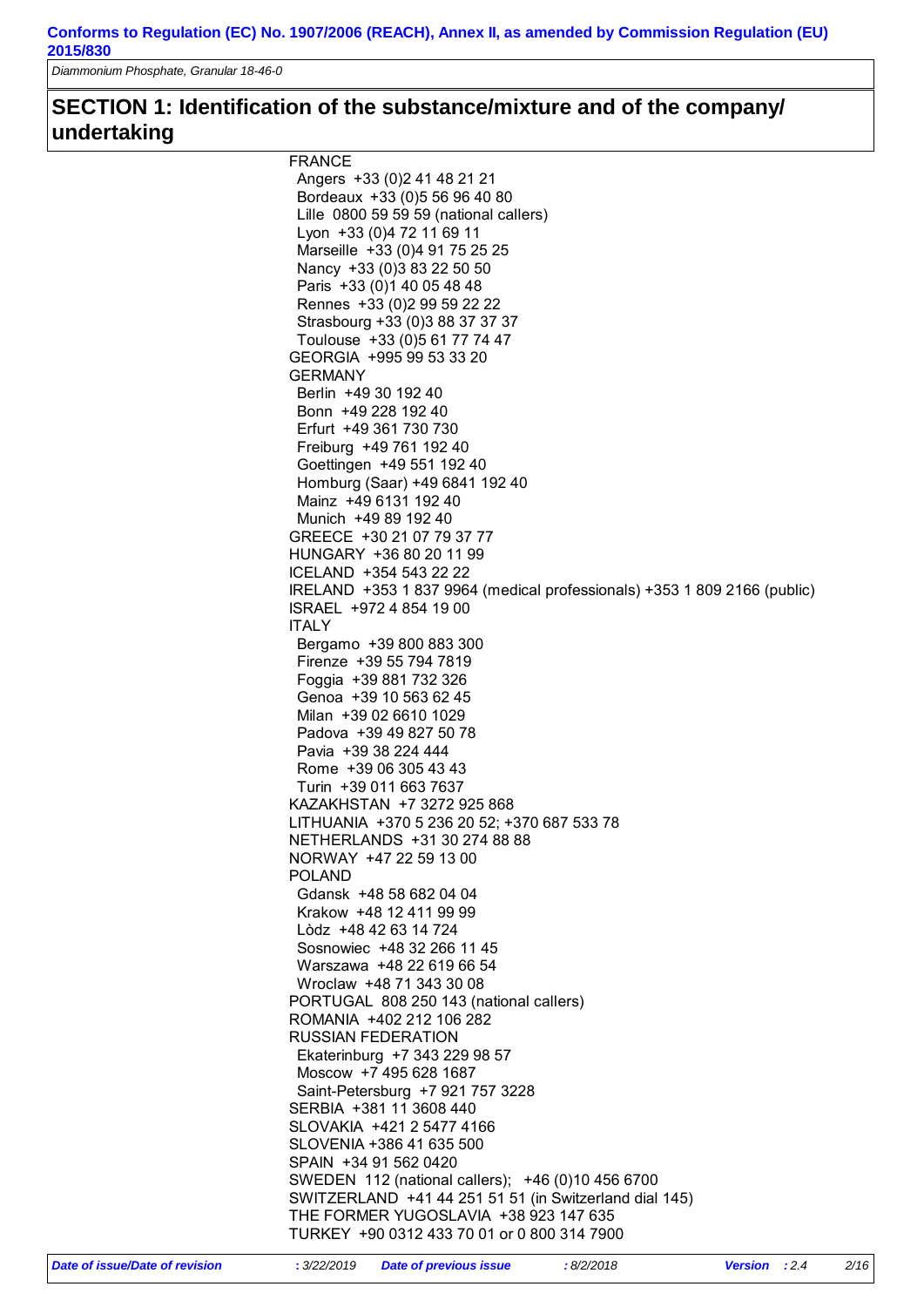*Diammonium Phosphate, Granular 18-46-0* 

# **SECTION 1: Identification of the substance/mixture and of the company/ undertaking**

|                           | <b>UNITED KINGDOM</b>                                |
|---------------------------|------------------------------------------------------|
|                           | Belfast 844 892 0111                                 |
|                           | Birmingham 844 892 0111                              |
|                           | Edinburgh 844 892 0111                               |
|                           | Newcastle Upon Tyne +44 191 2606182; +44 191 2606180 |
|                           | Penarth 844 892 0111                                 |
| <b>Supplier</b>           |                                                      |
| <b>Telephone number</b>   | : Mutrien Europe SA                                  |
|                           | <b>EMERGENCY TELEPHONE NUMBERS:</b>                  |
|                           |                                                      |
|                           | Medical: 00-1-303-389-1654                           |
| <b>Hours of operation</b> | : 24/7/365                                           |
|                           | Transportation: 00-1-303-389-1654                    |

# **SECTION 2: Hazards identification**

| 2.1 Classification of the substance or mixture |                                                                            |
|------------------------------------------------|----------------------------------------------------------------------------|
| <b>Product definition</b>                      | : Mono-constituent substance                                               |
|                                                | <b>Classification according to Regulation (EC) No. 1272/2008 [CLP/GHS]</b> |
| Not classified.                                |                                                                            |

The product is NOT classified as hazardous according to Regulation (EC) 1272/2008 as amended.

See Section 16 for the full text of the H statements declared above.

See Section 11 for more detailed information on health effects and symptoms.

# **2.2 Label elements**

| <b>Hazard pictograms</b> |  |  |
|--------------------------|--|--|
|                          |  |  |



| <b>Signal word</b>                                                                                                                                              | : No signal word.                                                                                                                |
|-----------------------------------------------------------------------------------------------------------------------------------------------------------------|----------------------------------------------------------------------------------------------------------------------------------|
| <b>Hazard statements</b>                                                                                                                                        | : No known significant effects or critical hazards.                                                                              |
| <b>Precautionary statements</b>                                                                                                                                 |                                                                                                                                  |
| <b>General</b>                                                                                                                                                  | : Read label before use. Keep out of reach of children. If medical advice is needed,<br>have product container or label at hand. |
| <b>Prevention</b>                                                                                                                                               | : Not applicable.                                                                                                                |
| <b>Response</b>                                                                                                                                                 | : Not applicable.                                                                                                                |
| <b>Storage</b>                                                                                                                                                  | : Not applicable.                                                                                                                |
| <b>Disposal</b>                                                                                                                                                 | : Not applicable.                                                                                                                |
| <b>Supplemental label</b><br>elements                                                                                                                           | : Safety data sheet available on request.                                                                                        |
| <b>Annex XVII - Restrictions</b><br>on the manufacture,<br>placing on the market and<br>use of certain dangerous<br>substances, mixtures and<br><b>articles</b> | : Not applicable.                                                                                                                |
| <b>Special packaging requirements</b>                                                                                                                           |                                                                                                                                  |
| <b>Containers to be fitted</b><br>with child-resistant<br>fastenings                                                                                            | : Not applicable.                                                                                                                |
| <b>Tactile warning of danger</b>                                                                                                                                | : Not applicable.                                                                                                                |
|                                                                                                                                                                 |                                                                                                                                  |

#### **2.3 Other hazards**

*Date of issue/Date of revision* **:** *3/22/2019 Date of previous issue : 8/2/2018 Version : 2.4 3/16*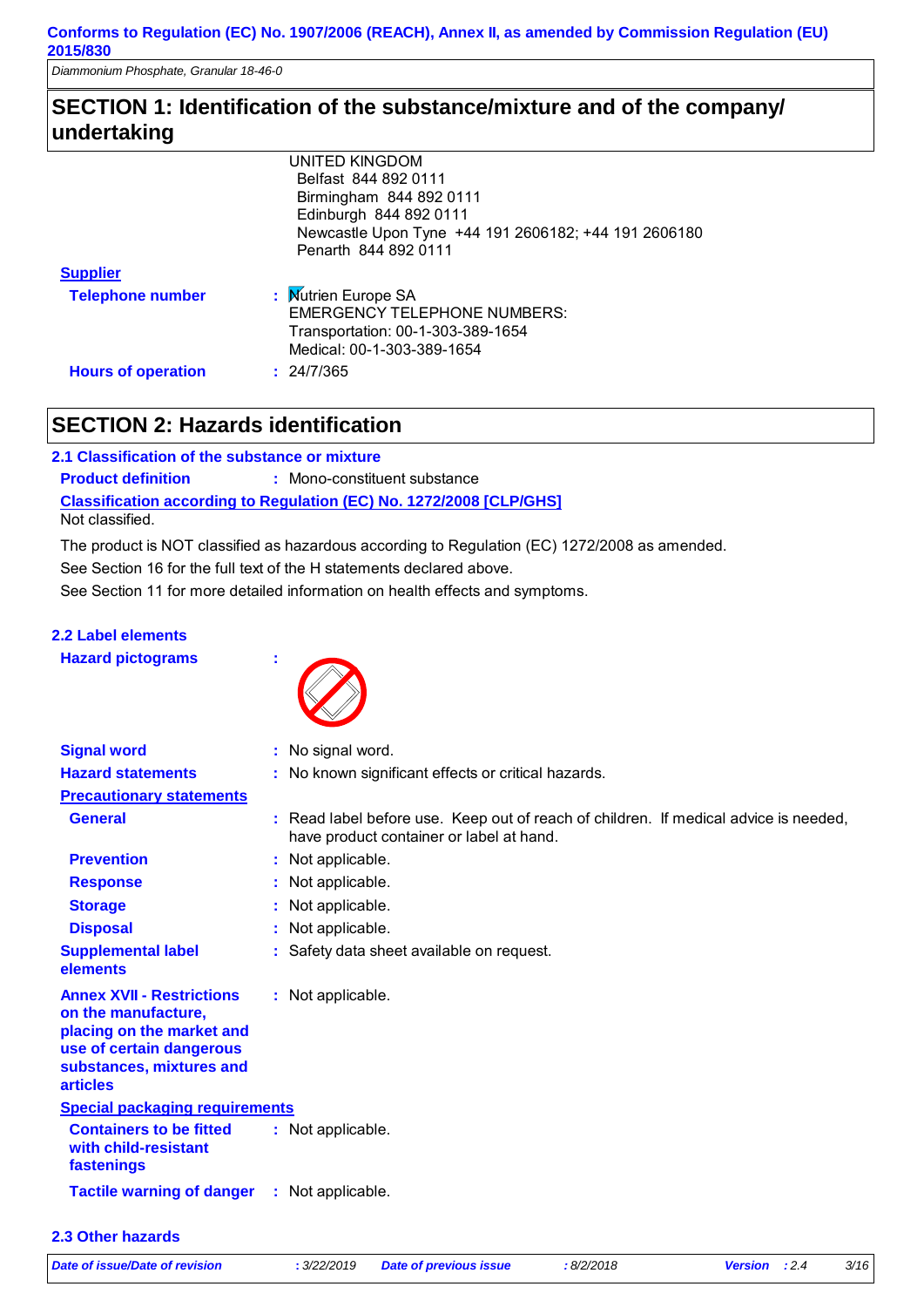# **SECTION 2: Hazards identification**

| <b>Substance meets the</b><br>criteria for PBT according<br>to Regulation (EC) No.<br><b>1907/2006, Annex XIII</b>  | : Not applicable.                             |
|---------------------------------------------------------------------------------------------------------------------|-----------------------------------------------|
| <b>Substance meets the</b><br>criteria for vPvB according<br>to Regulation (EC) No.<br><b>1907/2006, Annex XIII</b> | : Not applicable.                             |
| Other hazards which do<br>not result in classification                                                              | : Handling and/or pro<br>mechanical irritatio |

ocessing of this material may generate a dust which can cause mechanical irritation of the eyes, skin, nose and throat.

# **SECTION 3: Composition/information on ingredients**

| <b>Product/ingredient name</b>       | <b>Identifiers</b>                                                          | $\frac{9}{6}$ | <b>Regulation (EC) No.</b><br>1272/2008 [CLP] | <b>Type</b> |
|--------------------------------------|-----------------------------------------------------------------------------|---------------|-----------------------------------------------|-------------|
| Diammonium<br>hydrogenorthophosphate | EC: 231-987-8<br>CAS: 7783-28-0<br>REACH Reg.#:<br>01-2119490974-22-XXXX    | >70           | Not classified.                               | [A]         |
| Monoammonium phosphate               | EC: 231-764-5<br>CAS: 7722-76-1<br>REACH Reg.#:<br>01-2119488166-29-XXXX    | ~10           | Not classified.                               | [B]         |
| Ammonium sulphate                    | REACH #:<br>01-2119455044-46<br>EC: 231-984-1<br>CAS: 7783-20-2             | < 9.89        | Not classified.                               | [B]         |
| Calcium sulphate, dihydrate          | $EC: 231-900-3$<br>CAS: 10101-41-4<br>REACH Reg.#:<br>01-2119444918-26-XXXX | < 10          | Not classified.                               | [B]         |

There are no additional ingredients present which, within the current knowledge of the supplier, are classified and contribute to the classification of the substance and hence require reporting in this section.

**Type** 

[A] Constituent

[B] Impurity

[C] Stabilising additive

Occupational exposure limits, if available, are listed in Section 8.

# **SECTION 4: First aid measures**

#### **4.1 Description of first aid measures**

| <b>Eye contact</b>                | : Immediately flush eyes with plenty of water, occasionally lifting the upper and lower<br>eyelids. Check for and remove any contact lenses. Get medical attention if irritation<br>occurs.                                                                    |
|-----------------------------------|----------------------------------------------------------------------------------------------------------------------------------------------------------------------------------------------------------------------------------------------------------------|
| <b>Inhalation</b>                 | : No special measures are typically indicated. Get medical attention if symptoms<br>occur. If breathing is difficult, remove victim to fresh air and keep at rest in a position<br>comfortable for breathing.                                                  |
| <b>Skin contact</b>               | : Wash with soap and water.                                                                                                                                                                                                                                    |
| <b>Ingestion</b>                  | : Wash out mouth with water. If material has been swallowed and the exposed person<br>is conscious, give small quantities of water to drink. Do not induce vomiting unless<br>directed to do so by medical personnel. Get medical attention if symptoms occur. |
| <b>Protection of first-aiders</b> | : No action shall be taken involving any personal risk or without suitable training.<br>Mouth-to-mouth resuscitation of oral exposure patients is not recommended. First-<br>aiders with contaminated clothing should be properly decontaminated.              |

#### **4.2 Most important symptoms and effects, both acute and delayed**

| Date of issue/Date of revision | 3/22/2019 | <b>Date of previous issue</b> | : 8/2/2018 | <b>Version</b> : 2.4 | 4/16 |
|--------------------------------|-----------|-------------------------------|------------|----------------------|------|
|                                |           |                               |            |                      |      |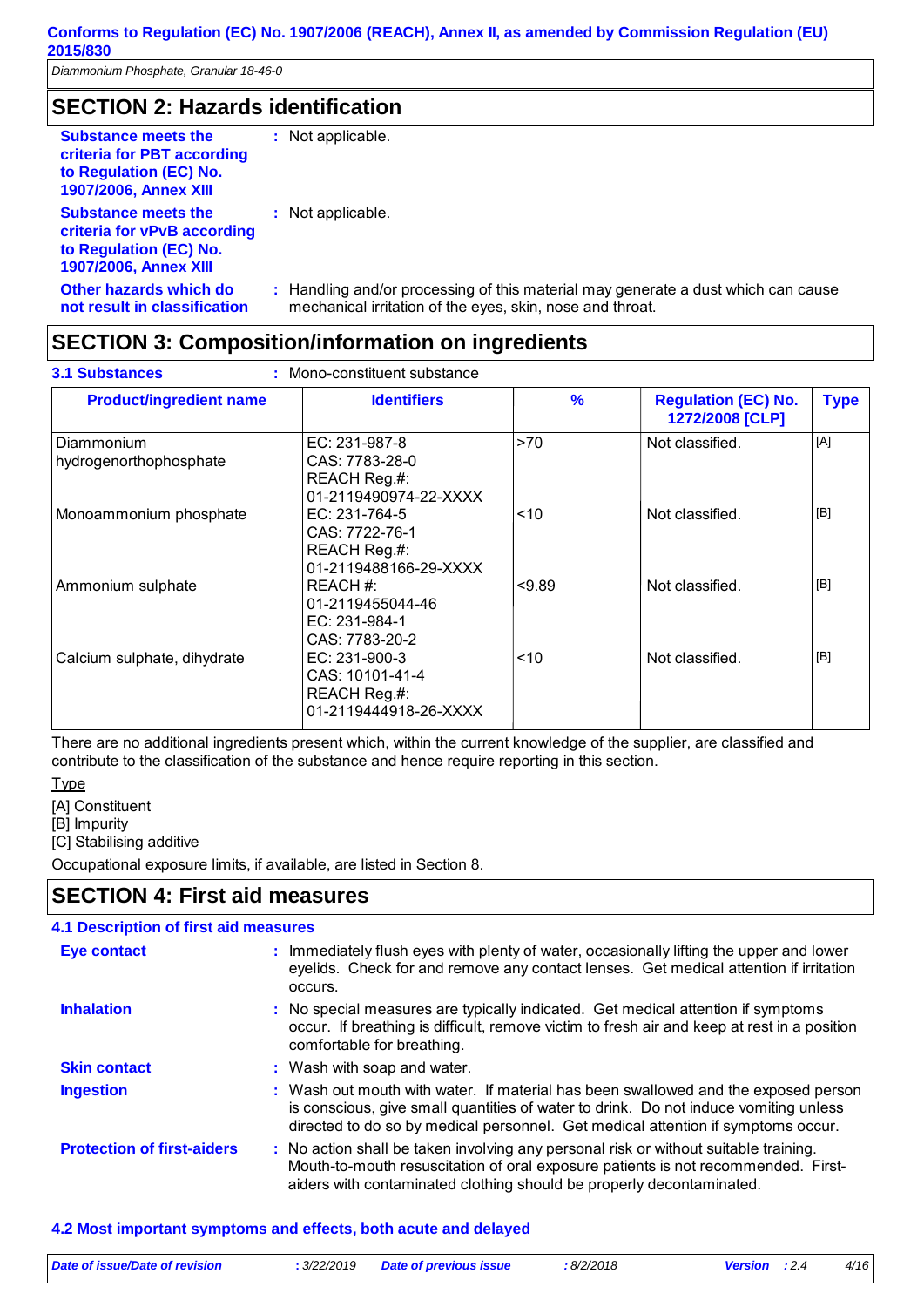# **SECTION 4: First aid measures**

| <b>Over-exposure signs/symptoms</b> |                                                                                           |
|-------------------------------------|-------------------------------------------------------------------------------------------|
| <b>Eye contact</b>                  | : Adverse symptoms may include the following:<br>irritation<br>redness                    |
| <b>Inhalation</b>                   | : Adverse symptoms may include the following:<br>respiratory tract irritation<br>coughing |
| <b>Skin contact</b>                 | : No specific data.                                                                       |
| <b>Ingestion</b>                    | : No specific data.                                                                       |
|                                     |                                                                                           |

#### **4.3 Indication of any immediate medical attention and special treatment needed**

| <b>Notes to physician</b>  | : Treat symptomatically. Contact poison treatment specialist immediately if large<br>quantities have been ingested or inhaled. In case of inhalation of decomposition<br>products in a fire, symptoms may be delayed. The exposed person may need to be<br>kept under medical surveillance for 48 hours. For professional, multilingual, medical<br>support, in case of medical emergencies involving Nutrien products, telephone the<br>Nutrien global 24 hour Emergency Number: 00-1-303-389-1654. |
|----------------------------|------------------------------------------------------------------------------------------------------------------------------------------------------------------------------------------------------------------------------------------------------------------------------------------------------------------------------------------------------------------------------------------------------------------------------------------------------------------------------------------------------|
| <b>Specific treatments</b> | : No specific treatment. Treat symptomatically.                                                                                                                                                                                                                                                                                                                                                                                                                                                      |

# **SECTION 5: Firefighting measures**

| 5.1 Extinguishing media                |                                                                                                           |  |
|----------------------------------------|-----------------------------------------------------------------------------------------------------------|--|
| <b>Suitable extinguishing</b><br>media | : Non-flammable. Material will not burn. Use an extinguishing agent suitable for the<br>surrounding fire. |  |
| Unsuitable extinguishing<br>media      | : None known.                                                                                             |  |

#### **5.2 Special hazards arising from the substance or mixture**

| <b>Hazards from the</b><br>substance or mixture          | : No specific fire or explosion hazard.                                                                                                                                                                                                                                                                                                                               |
|----------------------------------------------------------|-----------------------------------------------------------------------------------------------------------------------------------------------------------------------------------------------------------------------------------------------------------------------------------------------------------------------------------------------------------------------|
| <b>Hazardous combustion</b><br>products                  | : Decomposition products may include the following materials:<br>nitrogen oxides<br>sulfur oxides                                                                                                                                                                                                                                                                     |
| <b>5.3 Advice for firefighters</b>                       |                                                                                                                                                                                                                                                                                                                                                                       |
| <b>Special protective actions</b><br>for fire-fighters   | : Promptly isolate the scene by removing all persons from the vicinity of the incident if<br>there is a fire. No action shall be taken involving any personal risk or without suitable<br>training.                                                                                                                                                                   |
| <b>Special protective</b><br>equipment for fire-fighters | : Fire-fighters should wear appropriate protective equipment and self-contained<br>breathing apparatus (SCBA) with a full face-piece operated in positive pressure<br>mode. Clothing for fire-fighters (including helmets, protective boots and gloves)<br>conforming to European standard EN 469 will provide a basic level of protection for<br>chemical incidents. |
| <b>Additional information</b>                            | : Contain and collect the water used to fight the fire for later treatment and disposal.                                                                                                                                                                                                                                                                              |

# **SECTION 6: Accidental release measures**

|                                | 6.1 Personal precautions, protective equipment and emergency procedures                                                                                                                                           |
|--------------------------------|-------------------------------------------------------------------------------------------------------------------------------------------------------------------------------------------------------------------|
| For non-emergency<br>personnel | : No action shall be taken involving any personal risk or without suitable training. Keep<br>unnecessary and unprotected personnel from entering. Avoid breathing dust.                                           |
| For emergency responders       | : If specialised clothing is required to deal with the spillage, take note of any<br>information in Section 8 on suitable and unsuitable materials. See also the<br>information in "For non-emergency personnel". |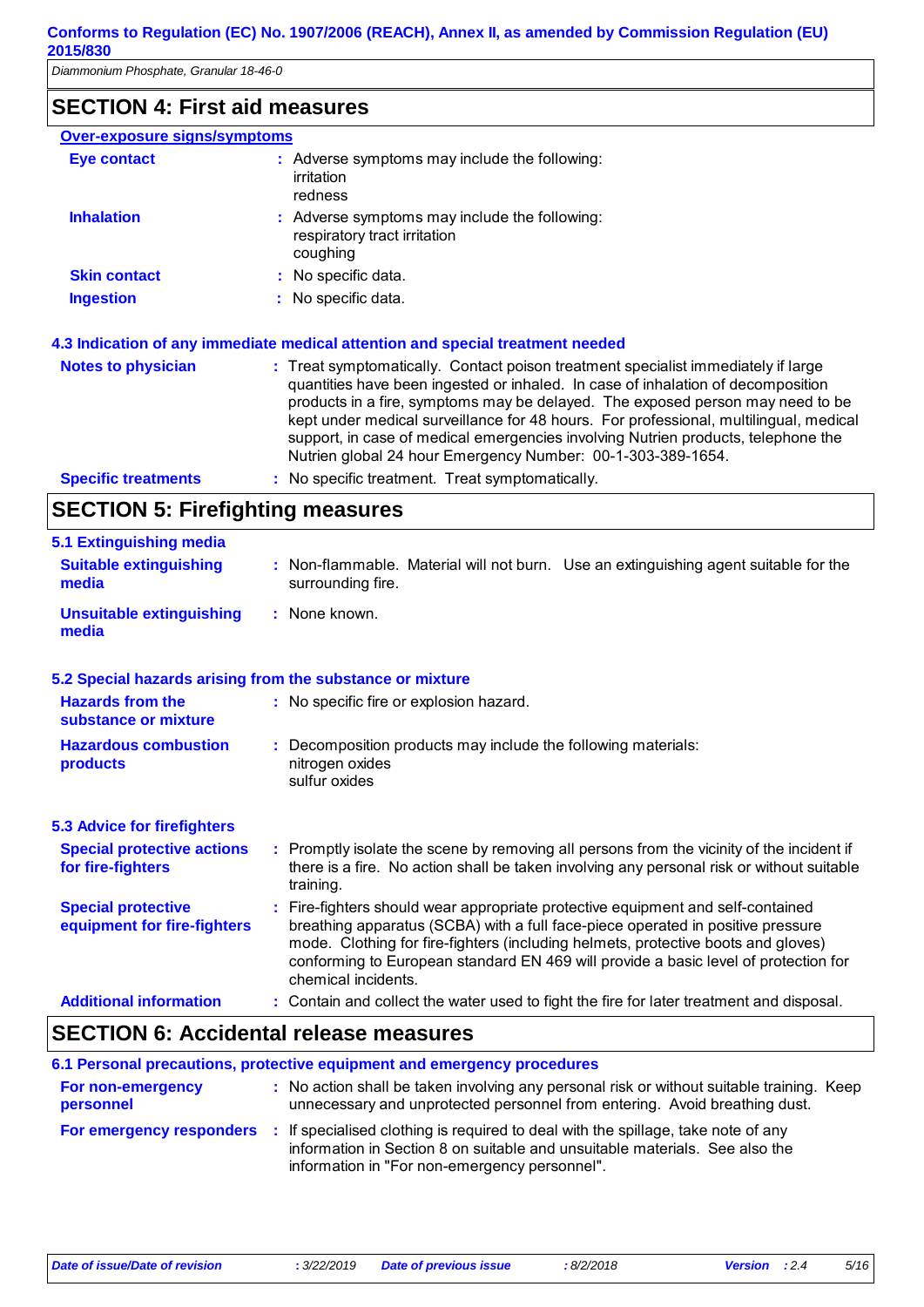### **SECTION 6: Accidental release measures**

| <b>6.2 Environmental</b><br><b>precautions</b> | : Avoid dispersal of spilt material and runoff and contact with soil, waterways, drains<br>and sewers. Inform the relevant authorities if the product has caused adverse<br>impacts (sewers, waterways, soil or air).                             |
|------------------------------------------------|---------------------------------------------------------------------------------------------------------------------------------------------------------------------------------------------------------------------------------------------------|
|                                                | 6.3 Methods and material for containment and cleaning up                                                                                                                                                                                          |
| <b>Small spill</b>                             | : Move containers from spill area. Vacuum or sweep up material and place in a<br>designated, labelled waste container. Dispose of via a licensed waste disposal<br>contractor.<br>or<br>Recover the material and use it for its intended purpose. |
| <b>Large spill</b>                             | : Recover the material and use it for its intended purpose. Recycle to process, if<br>possible.                                                                                                                                                   |
| 6.4 Reference to other<br><b>sections</b>      | : See Section 1 for emergency contact information.<br>See Section 8 for information on appropriate personal protective equipment.<br>See Section 13 for additional waste treatment information.                                                   |
|                                                |                                                                                                                                                                                                                                                   |

# **SECTION 7: Handling and storage**

The information in this section contains generic advice and guidance.

#### **7.1 Precautions for safe handling**

| <b>Protective measures</b>                       | : Put on appropriate personal protective equipment (see Section 8). Avoid breathing<br>dust.                                                                                                                                                                                                                                                                                 |
|--------------------------------------------------|------------------------------------------------------------------------------------------------------------------------------------------------------------------------------------------------------------------------------------------------------------------------------------------------------------------------------------------------------------------------------|
| <b>Advice on general</b><br>occupational hygiene | : Eating, drinking and smoking should be prohibited in areas where this material is<br>handled, stored and processed. Workers should wash hands and face before eating,<br>drinking and smoking. Remove contaminated clothing and protective equipment<br>before entering eating areas. Do not ingest. See also Section 8 for additional<br>information on hygiene measures. |

#### **7.2 Conditions for safe storage, including any incompatibilities**

Store in accordance with local regulations. May form steep piles that can collapse without warning when stored in bulk. Avoid forming steep slopes when removing product. Ensure that bulk bags or smaller packaged products stored in tiers are stacked, racked, blocked, interlocked, or otherwise secured to prevent sliding, rolling, or collapse. Use caution when opening truck or railcar doors as product may have shifted during transport.

Must be stored in a dry location. Absorbs moisture on long-term storage under high humidity conditions. Store away from incompatible materials (see Section 10). When product is stored in sealable containers, keep container tightly closed and sealed until ready for use. Sealable containers that have been opened must be carefully resealed and kept upright to prevent leakage. Do not store in unlabeled containers.

#### **7.3 Specific end use(s)**

- : Not applicable. Non-hazardous product.
- **Recommendations : Industrial sector specific : solutions**
- : Not applicable. Non-hazardous product.

# **SECTION 8: Exposure controls/personal protection**

The information in this section contains generic advice and guidance. Information is provided based on typical anticipated uses of the product. Additional measures might be required for bulk handling or other uses that could significantly increase worker exposure or environmental releases.

#### **8.1 Control parameters**

#### **Occupational exposure limits**

No exposure limit value known.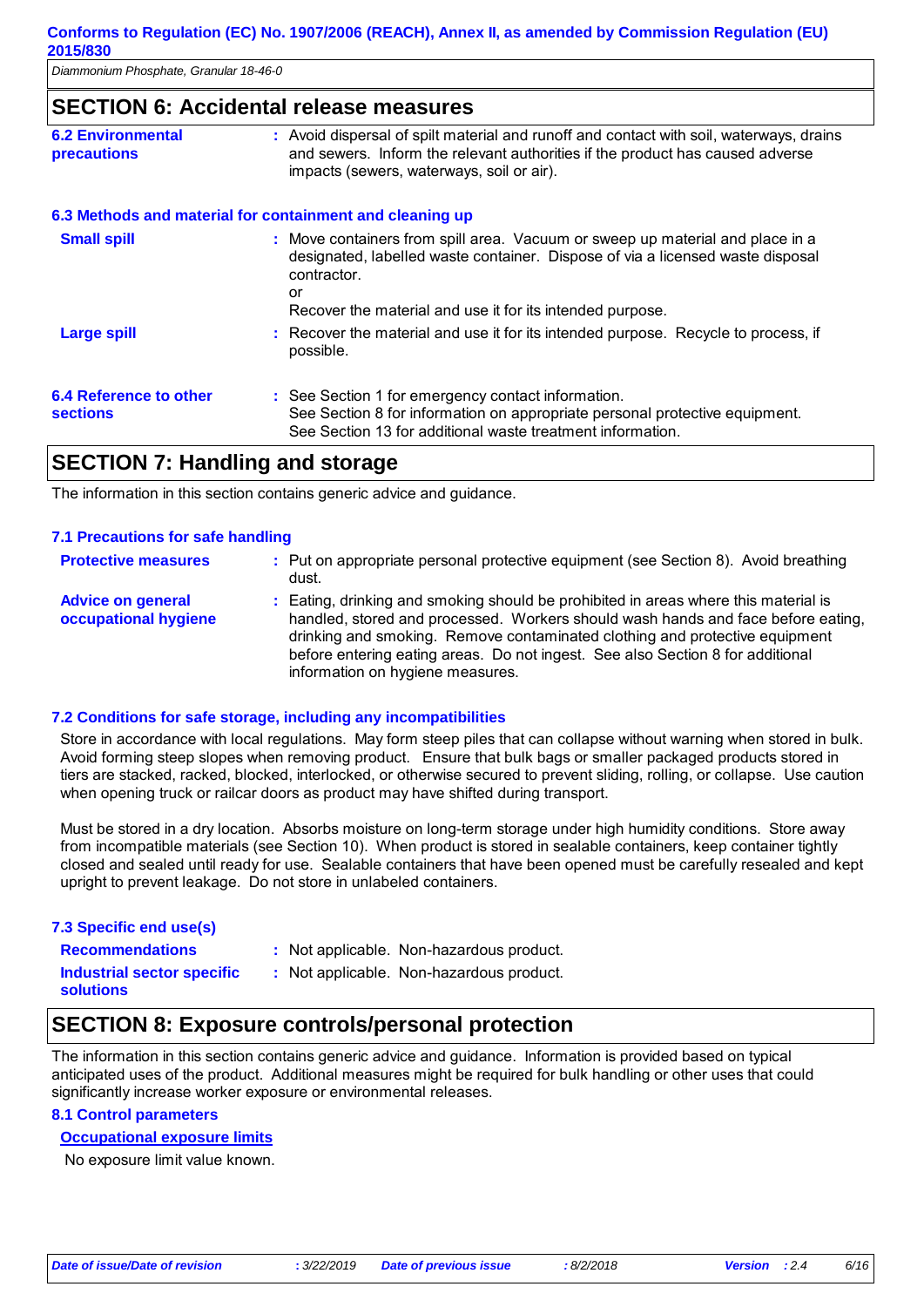*Diammonium Phosphate, Granular 18-46-0* 

# **SECTION 8: Exposure controls/personal protection**

| <b>Recommended monitoring</b><br>procedures | : If this product contains ingredients with exposure limits, personal, workplace<br>atmosphere or biological monitoring may be required to determine the effectiveness<br>of the ventilation or other control measures and/or the necessity to use respiratory<br>protective equipment. Reference should be made to monitoring standards, such as<br>the following: European Standard EN 689 (Workplace atmospheres - Guidance for<br>the assessment of exposure by inhalation to chemical agents for comparison with<br>limit values and measurement strategy) European Standard EN 14042 (Workplace<br>atmospheres - Guide for the application and use of procedures for the assessment of<br>exposure to chemical and biological agents) European Standard EN 482<br>(Workplace atmospheres - General requirements for the performance of procedures<br>for the measurement of chemical agents) Reference to national guidance<br>documents for methods for the determination of hazardous substances will also be<br>required. |
|---------------------------------------------|------------------------------------------------------------------------------------------------------------------------------------------------------------------------------------------------------------------------------------------------------------------------------------------------------------------------------------------------------------------------------------------------------------------------------------------------------------------------------------------------------------------------------------------------------------------------------------------------------------------------------------------------------------------------------------------------------------------------------------------------------------------------------------------------------------------------------------------------------------------------------------------------------------------------------------------------------------------------------------------------------------------------------------|
|---------------------------------------------|------------------------------------------------------------------------------------------------------------------------------------------------------------------------------------------------------------------------------------------------------------------------------------------------------------------------------------------------------------------------------------------------------------------------------------------------------------------------------------------------------------------------------------------------------------------------------------------------------------------------------------------------------------------------------------------------------------------------------------------------------------------------------------------------------------------------------------------------------------------------------------------------------------------------------------------------------------------------------------------------------------------------------------|

#### **DNELs/DMELs**

| <b>Product/ingredient name</b> | <b>Type</b> | <b>Exposure</b>         | <b>Value</b> | <b>Population</b> | <b>Effects</b> |
|--------------------------------|-------------|-------------------------|--------------|-------------------|----------------|
| Diammonium phosphate           | <b>DNEL</b> | Long term<br>Inhalation | 6.1          | Workers           | Systemic       |
| Monoammonium phosphate         | <b>DNEL</b> | Long term<br>Inhalation | 6.1          | Workers           | Systemic       |
| Ammonium sulphate              | <b>DNEL</b> | Long term<br>Inhalation | 11.2         | Workers           | Systemic       |

**DNEL/DMEL Summary :** Very low toxicity to humans or animals.

#### **PNECs**

| <b>Product/ingredient name</b> | <b>Compartment Detail</b> | Value        | <b>Method Detail</b>      |
|--------------------------------|---------------------------|--------------|---------------------------|
| Diammonium phosphate           | Fresh water               | $\mathbf{L}$ | <b>Assessment Factors</b> |
| Monoammonium phosphate         | Fresh water               | 1.7          | <b>Assessment Factors</b> |
| Ammonium sulphate              | Fresh water               | 0.53         | <b>Assessment Factors</b> |

**PNEC Summary :** Very low acute toxicity to fish.

#### **8.2 Exposure controls**

| <b>Appropriate engineering</b><br><b>controls</b> | : Use only with adequate ventilation. If user operations generate dust, fumes, gas,<br>vapour or mist, use process enclosures, local exhaust ventilation or other<br>engineering controls to keep worker exposure to airborne contaminants below any<br>recommended or statutory limits.                                                                                                                                                                      |
|---------------------------------------------------|---------------------------------------------------------------------------------------------------------------------------------------------------------------------------------------------------------------------------------------------------------------------------------------------------------------------------------------------------------------------------------------------------------------------------------------------------------------|
| <b>Individual protection measures</b>             |                                                                                                                                                                                                                                                                                                                                                                                                                                                               |
| <b>Hygiene measures</b>                           | : Wash hands, forearms and face thoroughly after handling chemical products, before<br>eating, smoking and using the lavatory and at the end of the working period.<br>Appropriate techniques should be used to remove potentially contaminated clothing.<br>Wash contaminated clothing before reusing.                                                                                                                                                       |
| <b>Eye/face protection</b>                        | : Safety eyewear complying with an approved standard should be used when a risk<br>assessment indicates this is necessary to avoid exposure to liquid splashes, mists,<br>gases or dusts. If contact is possible, the following protection should be worn,<br>unless the assessment indicates a higher degree of protection: safety glasses with<br>side-shields. If operating conditions cause high dust concentrations to be produced,<br>use dust goggles. |
| <b>Skin protection</b>                            |                                                                                                                                                                                                                                                                                                                                                                                                                                                               |
| <b>Hand protection</b>                            | : Chemical-resistant, impervious gloves complying with an approved standard should<br>be worn at all times when handling chemical products if a risk assessment indicates<br>this is necessary.                                                                                                                                                                                                                                                               |
| <b>Body protection</b>                            | : Personal protective equipment for the body should be selected based on the task<br>being performed and the risks involved and should be approved by a specialist<br>before handling this product. Cotton or cotton/synthetic overalls or coveralls are<br>normally suitable.                                                                                                                                                                                |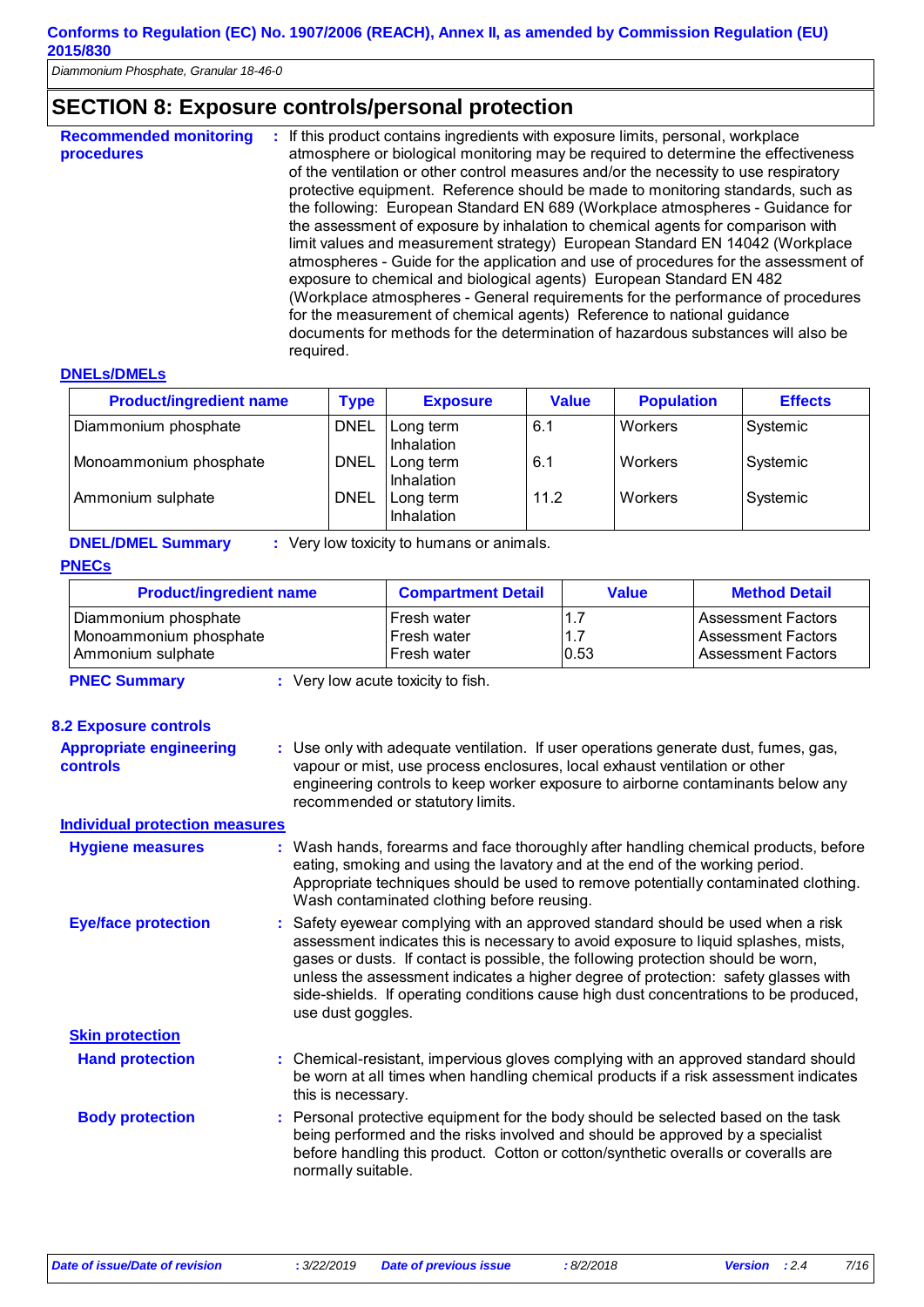# **SECTION 8: Exposure controls/personal protection**

| <b>Other skin protection</b>                     | : Appropriate footwear and any additional skin protection measures should be<br>selected based on the task being performed and the risks involved and should be<br>approved by a specialist before handling this product. Recommended: Suitable<br>protective footwear.                                                                                                                    |
|--------------------------------------------------|--------------------------------------------------------------------------------------------------------------------------------------------------------------------------------------------------------------------------------------------------------------------------------------------------------------------------------------------------------------------------------------------|
| <b>Respiratory protection</b>                    | : No personal respiratory protective equipment is normally required. Use a properly<br>fitted, particulate filter respirator complying with an approved standard if a risk<br>assessment indicates this is necessary. Respirator selection must be based on<br>known or anticipated exposure levels, the hazards of the product and the safe<br>working limits of the selected respirator. |
| <b>Environmental exposure</b><br><b>controls</b> | : Emissions from ventilation or work process equipment should be checked to ensure<br>they comply with the requirements of environmental protection legislation. In some<br>cases, fume scrubbers, filters or engineering modifications to the process equipment<br>will be necessary to reduce emissions to acceptable levels.                                                            |

# **SECTION 9: Physical and chemical properties**

#### **9.1 Information on basic physical and chemical properties**

| <b>Appearance</b>                                      |    |                                                                                                          |
|--------------------------------------------------------|----|----------------------------------------------------------------------------------------------------------|
| <b>Physical state</b>                                  | ÷  | Solid. [Crystalline granules.]                                                                           |
| <b>Colour</b>                                          |    | Brownish-red.                                                                                            |
| <b>Odour</b>                                           |    | Odourless.                                                                                               |
| <b>Odour threshold</b>                                 |    | Not available.                                                                                           |
| pH                                                     |    | Not available.                                                                                           |
| <b>Melting point/freezing point</b>                    | ċ. | 189.85°C                                                                                                 |
| <b>Initial boiling point and boiling</b><br>range      | t  | Not applicable. Decomposes.                                                                              |
| <b>Flash point</b>                                     | ÷  | [Product does not sustain combustion.]                                                                   |
| <b>Evaporation rate</b>                                |    | Not applicable.                                                                                          |
| <b>Flammability (solid, gas)</b>                       |    | Non-flammable.                                                                                           |
| <b>Upper/lower flammability or</b><br>explosive limits |    | Not applicable.                                                                                          |
| <b>Vapour pressure</b>                                 |    | 0 kPa [room temperature]                                                                                 |
| <b>Vapour density</b>                                  |    | Not applicable.                                                                                          |
| <b>Relative density</b>                                |    | 1.62                                                                                                     |
| <b>Solubility(ies)</b>                                 |    | Easily soluble in the following materials: hot water.<br>Soluble in the following materials: cold water. |
| <b>Partition coefficient: n-octanol/</b><br>water      | t. | Not available.                                                                                           |
| <b>Auto-ignition temperature</b>                       | ÷  | Not applicable.                                                                                          |
| <b>Decomposition temperature</b>                       | ÷  | $155^{\circ}$ C                                                                                          |
| <b>Viscosity</b>                                       |    | Not applicable.                                                                                          |
| <b>Explosive properties</b>                            |    | This material is not explosive.                                                                          |
| <b>Oxidising properties</b>                            |    | No oxidising ingredients present.                                                                        |
| 9.2 Other information                                  |    |                                                                                                          |
| <b>Solubility in water</b>                             |    | $>100$ g/l                                                                                               |
| No additional information.                             |    |                                                                                                          |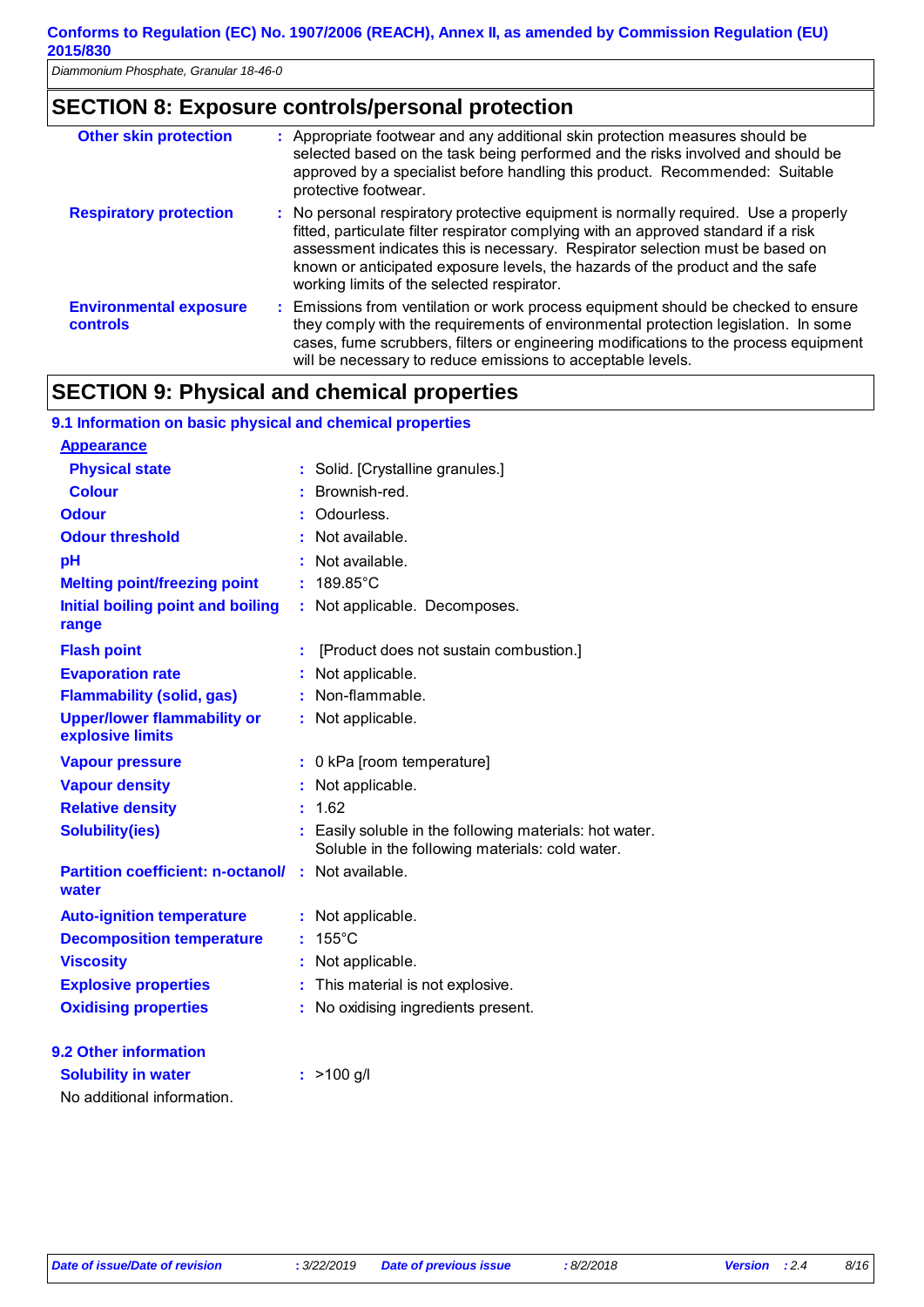| <b>SECTION 10: Stability and reactivity</b>       |                                                                                                           |  |  |  |
|---------------------------------------------------|-----------------------------------------------------------------------------------------------------------|--|--|--|
| <b>10.1 Reactivity</b>                            | : No specific test data related to reactivity available for this product or its ingredients.              |  |  |  |
| <b>10.2 Chemical stability</b>                    | : The product is stable.                                                                                  |  |  |  |
| <b>10.3 Possibility of</b><br>hazardous reactions | : Under normal conditions of storage and use, hazardous reactions will not occur.                         |  |  |  |
| <b>10.4 Conditions to avoid</b>                   | : No specific data.                                                                                       |  |  |  |
| <b>10.5 Incompatible materials</b>                | : No specific data.                                                                                       |  |  |  |
| <b>10.6 Hazardous</b><br>decomposition products   | : Under normal conditions of storage and use, hazardous decomposition products<br>should not be produced. |  |  |  |

# **SECTION 11: Toxicological information**

### **11.1 Information on toxicological effects**

### **Acute toxicity**

| <b>Product/ingredient name</b> | <b>Result</b>                   | <b>Species</b> | <b>Dose</b>    | <b>Exposure</b> |
|--------------------------------|---------------------------------|----------------|----------------|-----------------|
| Diammonium phosphate           | LC50 Inhalation Dusts and mists | Rat - Male,    | $>5$ mg/l      | 4 hours         |
|                                |                                 | Female         |                |                 |
|                                | LD50 Dermal                     | Rat - Male,    | >5000 mg/kg    |                 |
|                                |                                 | Female         |                |                 |
|                                | LD50 Oral                       | Rat - Male,    | $>$ 2000 mg/kg |                 |
|                                |                                 | Female         |                |                 |
| Monoammonium phosphate         | LC50 Inhalation Dusts and mists | Rat - Male,    | $>5$ mg/       | 4 hours         |
|                                |                                 | Female         |                |                 |
|                                | LD50 Oral                       | Rat - Male,    | >2000 mg/kg    |                 |
|                                |                                 | Female         |                |                 |
| Ammonium sulphate              | LD50 Oral                       | Mouse - Male.  | 3040 mg/kg     |                 |
|                                |                                 | Female         |                |                 |
|                                | LD50 Oral                       | Rat            | 2840 mg/kg     |                 |
|                                | LD50 Oral                       | Rat - Male,    | >2000 mg/kg    |                 |
|                                |                                 | Female         |                |                 |

**Conclusion/Summary :** Very low toxicity to humans or animals. Effects are not sufficient for classification as hazardous.

#### **Irritation/Corrosion**

| <b>Product/ingredient name</b> | <b>Result</b> | <b>Species</b> | <b>Score</b> | <b>Exposure</b> | <b>Observation</b> |
|--------------------------------|---------------|----------------|--------------|-----------------|--------------------|
| Diammonium phosphate           | Skin          | Rabbit         | 0            | l72 hours       |                    |
|                                | Eyes          | Rabbit         | 0            | 72 hours        |                    |
| Monoammonium phosphate         | Skin          | Rabbit         | 0            |                 |                    |
|                                | Eyes          | Rabbit         | 0            |                 |                    |
| Ammonium sulphate              | <b>Skin</b>   | Rabbit         | 0            | 20 hours        | 24 hours           |
|                                | Eyes          | Rabbit         | 0            |                 | 72 hours           |

**Conclusion/Summary**

- 
- 

**Skin** : Non-irritating to the skin.

- 
- **Eyes** : Non-irritating to the eyes. **Respiratory :** No known significant effects or critical hazards.

#### **Sensitisation**

| <b>Product/ingredient name</b> | <b>Route of</b><br>exposure | <b>Species</b> | <b>Result</b>   |
|--------------------------------|-----------------------------|----------------|-----------------|
| Diammonium phosphate           | skin                        | Mouse          | Not sensitizing |
| Monoammonium phosphate         | skin                        | Mouse          | Not sensitizing |
| Ammonium sulphate              | skin                        | Guinea pig     | Not sensitizing |

*Date of issue/Date of revision* **:** *3/22/2019 Date of previous issue : 8/2/2018 Version : 2.4 9/16*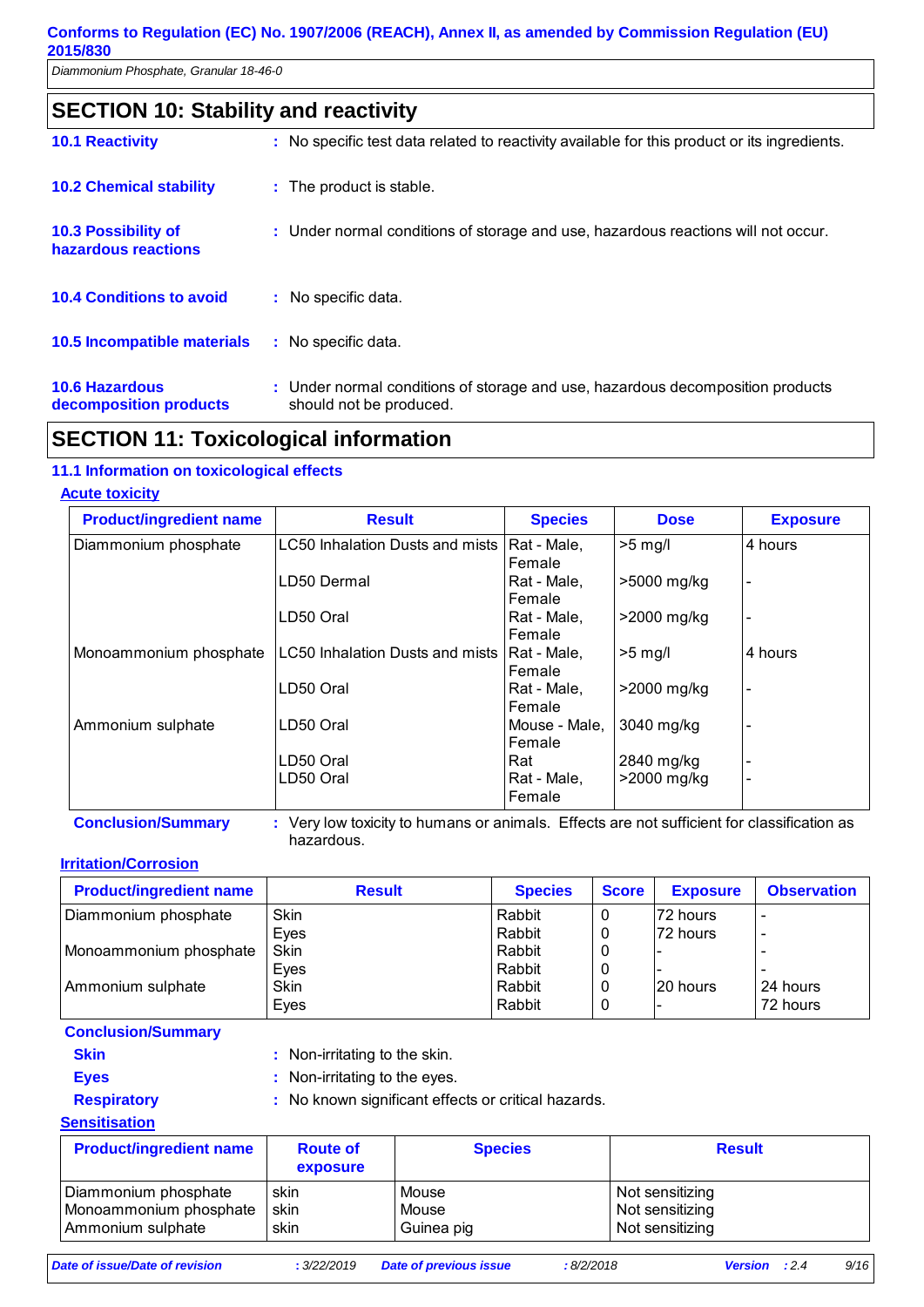*Diammonium Phosphate, Granular 18-46-0* 

# **SECTION 11: Toxicological information**

| <b>Conclusion/Summary</b>      |                                                    |                                                                    |                 |  |  |
|--------------------------------|----------------------------------------------------|--------------------------------------------------------------------|-----------------|--|--|
| <b>Skin</b>                    | : Non-sensitiser to skin.                          |                                                                    |                 |  |  |
| <b>Respiratory</b>             | : Non-sensitiser to lungs.                         |                                                                    |                 |  |  |
| <b>Mutagenicity</b>            |                                                    |                                                                    |                 |  |  |
| <b>Product/ingredient name</b> | <b>Test</b>                                        | <b>Experiment</b>                                                  | <b>Result</b>   |  |  |
| Diammonium phosphate           | 471 Bacterial Reverse<br><b>Mutation Test</b>      | Subject: Bacteria                                                  | Negative        |  |  |
| Monoammonium phosphate         | OECD 471 Bacterial<br><b>Reverse Mutation Test</b> | Subject: Bacteria                                                  | <b>Negative</b> |  |  |
| Ammonium sulphate              | OECD 476                                           | Experiment: In vitro<br>Subject: Mammalian-Animal<br>Cell: Somatic | Negative        |  |  |
|                                | OECD 473                                           | Experiment: In vitro<br>Subject: Mammalian-Animal<br>Cell: Germ    | <b>Negative</b> |  |  |
| <b>Conclusion/Summary</b>      |                                                    | : No known significant effects or critical hazards.                |                 |  |  |

**Carcinogenicity**

| <b>Product/ingredient name</b> | <b>Result</b>          | <b>Species</b>        | <b>Dose</b> | <b>Exposure</b>             |
|--------------------------------|------------------------|-----------------------|-------------|-----------------------------|
| Ammonium sulphate              | Negative - Oral - TCLo | Rat - Male.<br>Female | 1288 mg/kg  | 2 years; 7 days<br>per week |

**Conclusion/Summary :** No known significant effects or critical hazards.

#### **Reproductive toxicity**

| <b>Product/ingredient name</b> | <b>Maternal</b><br>toxicity | <b>Fertility</b> | <b>Developmental</b><br>toxin | <b>Species</b>          | <b>Dose</b>                      | <b>Exposure</b> |
|--------------------------------|-----------------------------|------------------|-------------------------------|-------------------------|----------------------------------|-----------------|
| Diammonium phosphate           | Negative                    | <b>Negative</b>  | Negative                      | Rat - Male, Female      | <b>Oral:</b><br>1500 mg/<br>lkg. |                 |
| Monoammonium phosphate         | <b>Negative</b>             | <b>Negative</b>  | Negative                      | Rat - Male, Female      | Oral:<br>>1500<br>mg/kg          |                 |
| Ammonium sulphate              | <b>Negative</b>             | Negative         |                               | Mouse - Male,<br>Female | Oral:<br>5000 mg/<br>kg          |                 |

**Conclusion/Summary :** No known significant effects or critical hazards.

#### **Teratogenicity**

| <b>Product/ingredient name</b> | <b>Result</b>   | <b>Species</b>        | <b>Dose</b> | <b>Exposure</b> |
|--------------------------------|-----------------|-----------------------|-------------|-----------------|
| Monoammonium phosphate         | Negative - Oral | Rat - Male,<br>Female | >1500 mg/kg | -               |
| Ammonium sulphate              | Negative - Oral | Rat - Male,<br>Female | 1500 mg/kg  | -               |

**Conclusion/Summary :** No known significant effects or critical hazards.

#### **Specific target organ toxicity (single exposure)**

Not available.

**Specific target organ toxicity (repeated exposure)** Not available.

#### **Aspiration hazard**

Not available.

#### Skin contact **:** Inhalation **Information on likely routes of exposure**

#### **Potential acute health effects**

*Date of issue/Date of revision* **:** *3/22/2019 Date of previous issue : 8/2/2018 Version : 2.4 10/16*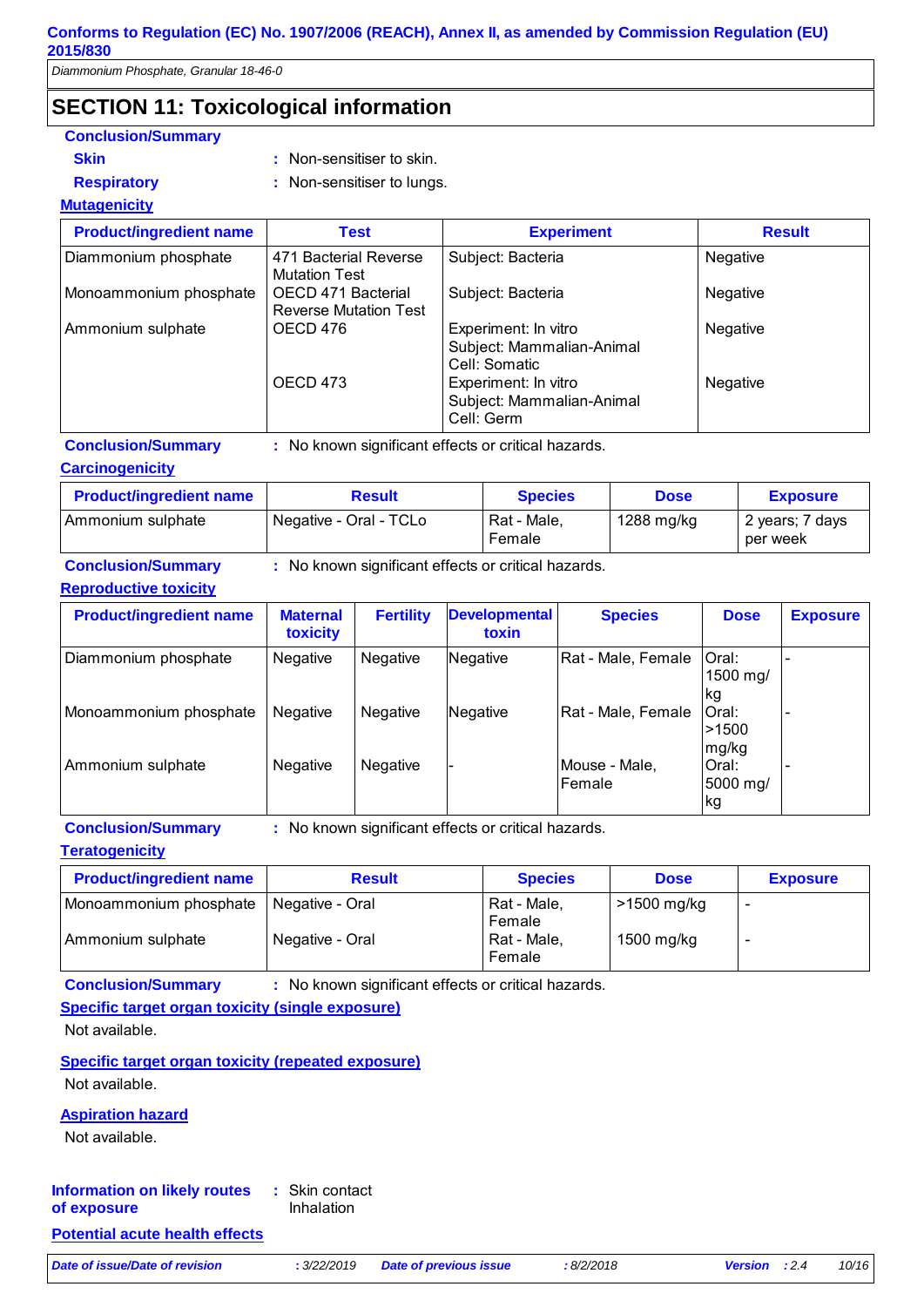*Diammonium Phosphate, Granular 18-46-0* 

# **SECTION 11: Toxicological information**

| Eye contact         | : May cause irritation due to mechanical action.                                                                                            |
|---------------------|---------------------------------------------------------------------------------------------------------------------------------------------|
| <b>Inhalation</b>   | : Exposure to airborne concentrations above statutory or recommended exposure<br>limits may cause irritation of the nose, throat and lungs. |
| <b>Skin contact</b> | : No known significant effects or critical hazards.                                                                                         |
| <b>Ingestion</b>    | : No known significant effects or critical hazards.                                                                                         |
| Eye contact         | Symptoms related to the physical, chemical and toxicological characteristics<br>: Adverse symptoms may include the following:<br>irritation |
|                     | redness                                                                                                                                     |
| <b>Inhalation</b>   | : Adverse symptoms may include the following:<br>respiratory tract irritation<br>coughing                                                   |

# **Delayed and immediate effects as well as chronic effects from short and long-term exposure**

: No specific data. : No specific data.

| <b>Short term exposure</b>            |                |
|---------------------------------------|----------------|
| <b>Potential immediate</b><br>effects | : See above.   |
| <b>Potential delayed effects</b>      | : See above.   |
| Long term exposure                    |                |
| <b>Potential immediate</b><br>effects | $:$ See above. |
| <b>Potential delayed effects</b>      | : See below.   |
|                                       |                |

#### **Potential chronic health effects**

**Skin contact Ingestion**

| <b>Product/ingredient name</b> | <b>Result</b>                                       | <b>Species</b> | <b>Dose</b> | <b>Exposure</b> |
|--------------------------------|-----------------------------------------------------|----------------|-------------|-----------------|
| Diammonium phosphate           | Chronic NOAEL Oral                                  | Rat - Male,    | $250$ mg/kg |                 |
|                                |                                                     | Female         |             |                 |
| Monoammonium phosphate         | Chronic NOAEL Oral                                  | Rat - Male,    | $250$ mg/kg | ٠               |
|                                |                                                     | Female         |             |                 |
| Ammonium sulphate              | Chronic NOAEL Oral                                  | Rat - Male,    | $256$ mg/kg | 52 weeks; 7     |
|                                |                                                     | Female         |             | days per week   |
| <b>Conclusion/Summary</b>      | : No known significant effects or critical hazards. |                |             |                 |
| <b>General</b>                 | : No known significant effects or critical hazards. |                |             |                 |
| <b>Carcinogenicity</b>         | : No known significant effects or critical hazards. |                |             |                 |
| <b>Mutagenicity</b>            | : No known significant effects or critical hazards. |                |             |                 |
| <b>Teratogenicity</b>          | : No known significant effects or critical hazards. |                |             |                 |
| <b>Developmental effects</b>   | : No known significant effects or critical hazards. |                |             |                 |
| <b>Fertility effects</b>       | : No known significant effects or critical hazards. |                |             |                 |

#### **Other information :**

: Not available.

# **SECTION 12: Ecological information**

**12.1 Toxicity**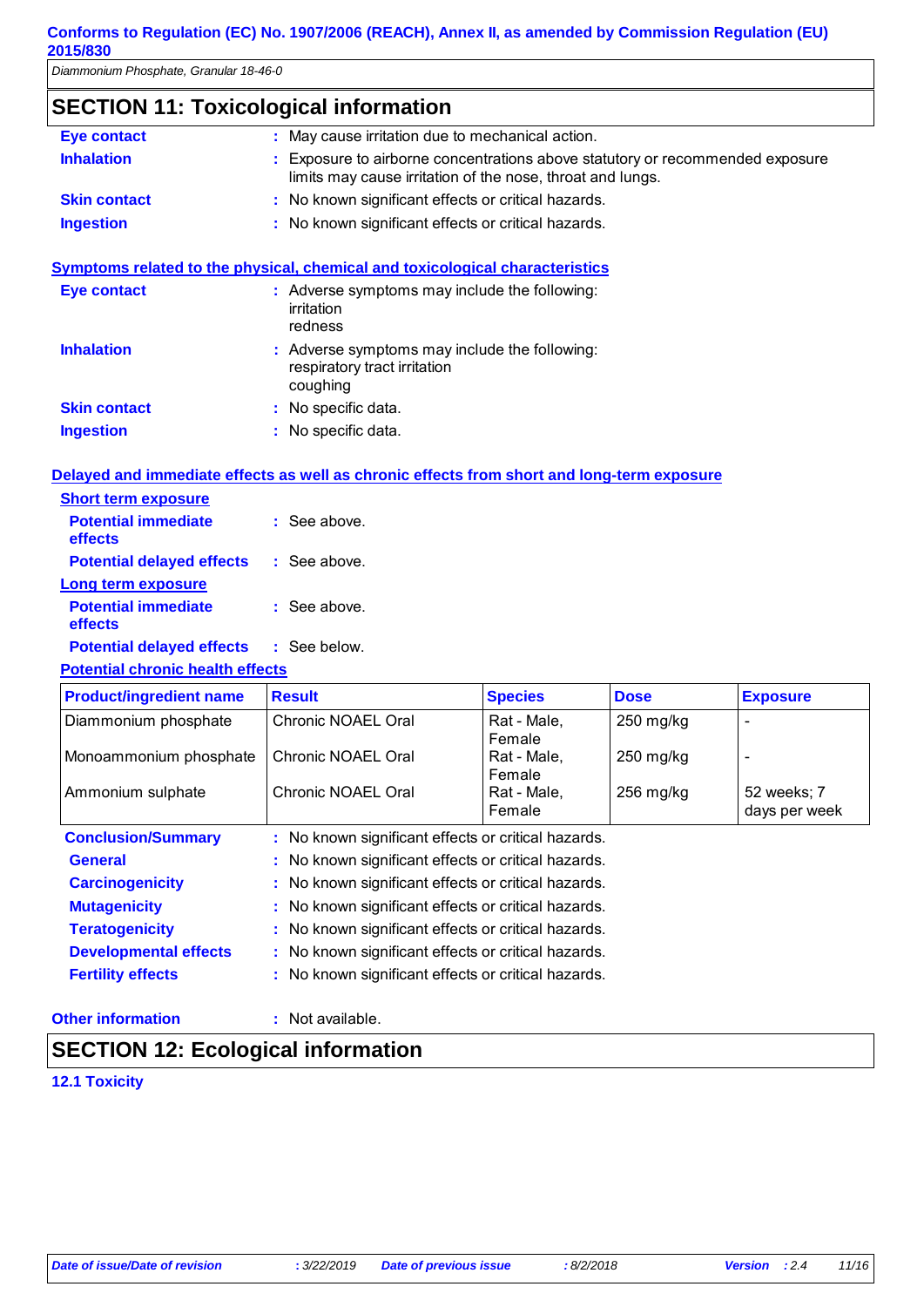*Diammonium Phosphate, Granular 18-46-0* 

# **SECTION 12: Ecological information**

| <b>Product/ingredient name</b> | <b>Result</b>                     | <b>Species</b>                              | <b>Exposure</b> |
|--------------------------------|-----------------------------------|---------------------------------------------|-----------------|
| Diammonium phosphate           | Acute LC50 1700 mg/l Fresh water  | Fish - Cirrhinus mrigala/L.<br>Rohita - Fry | 96 hours        |
| Monoammonium phosphate         | LC50 >85.9 mg/l Fresh water       | Fish                                        | 96 hours        |
| Ammonium sulphate              | Acute LC50 2.6 mg/l Fresh water   | Crustaceans - Ceriodaphnia<br>dubia - Young | 148 hours       |
|                                | Acute LC50 14000 µg/l Fresh water | Daphnia - Daphnia magna -<br>Young          | 48 hours        |
|                                | Acute LC50 53 mg/l                | Fish - Oncorhynchus mykis                   | 96 hours        |

**Conclusion/Summary :** Practically non-toxic to aquatic organisms. Based on available data, the classification criteria are not met.

#### **12.2 Persistence and degradability**

| <b>Conclusion/Summary</b>      | : According to EC criteria: Readily biodegradable |                   |                         |
|--------------------------------|---------------------------------------------------|-------------------|-------------------------|
| <b>Product/ingredient name</b> | <b>Aquatic half-life</b>                          | <b>Photolysis</b> | <b>Biodegradability</b> |
| Diammonium phosphate           |                                                   |                   | Readily                 |

#### **12.3 Bioaccumulative potential**

Not available.

| <b>12.4 Mobility in soil</b>                     |                                                       |
|--------------------------------------------------|-------------------------------------------------------|
| <b>Soil/water partition</b><br>coefficient (Koc) | : Not available.                                      |
| <b>Mobility</b>                                  | : Not available.                                      |
| 12.5 Results of PBT and vPvB assessment          |                                                       |
| <b>PBT</b>                                       | : Not applicable.                                     |
|                                                  | P: Not available. B: Not available. T: Not available. |
| <b>vPvB</b>                                      | : Not applicable.                                     |
|                                                  | vP: Not available, vB: Not available.                 |
|                                                  |                                                       |
|                                                  |                                                       |

**12.6 Other adverse effects** : No known significant effects or critical hazards.

# **SECTION 13: Disposal considerations**

The information in this section contains generic advice and guidance.

# **13.1 Waste treatment methods**

| <b>Product</b>                 |                                                                                                                                                                                                                                                                                                                                                                                                                                                                                                                                                     |
|--------------------------------|-----------------------------------------------------------------------------------------------------------------------------------------------------------------------------------------------------------------------------------------------------------------------------------------------------------------------------------------------------------------------------------------------------------------------------------------------------------------------------------------------------------------------------------------------------|
| <b>Methods of disposal</b>     | : The generation of waste should be avoided or minimised wherever possible.<br>Disposal of this product, solutions and any by-products should at all times comply<br>with the requirements of environmental protection and waste disposal legislation and<br>any regional local authority requirements. Dispose of surplus and non-recyclable<br>products via a licensed waste disposal contractor. Waste should not be disposed of<br>untreated to the sewer unless fully compliant with the requirements of all authorities<br>with jurisdiction. |
| <b>Hazardous waste</b>         | : Within the present knowledge of the supplier, this product is not regarded as<br>hazardous waste, as defined by EU Directive 2008/98/EC.                                                                                                                                                                                                                                                                                                                                                                                                          |
| European waste catalogue (EWC) |                                                                                                                                                                                                                                                                                                                                                                                                                                                                                                                                                     |
| <b>Waste code</b>              | <b>Waste designation</b>                                                                                                                                                                                                                                                                                                                                                                                                                                                                                                                            |
| 06 13 99                       | wastes not otherwise specified                                                                                                                                                                                                                                                                                                                                                                                                                                                                                                                      |
| <b>Packaging</b>               |                                                                                                                                                                                                                                                                                                                                                                                                                                                                                                                                                     |

*Date of issue/Date of revision* **:** *3/22/2019 Date of previous issue : 8/2/2018 Version : 2.4 12/16*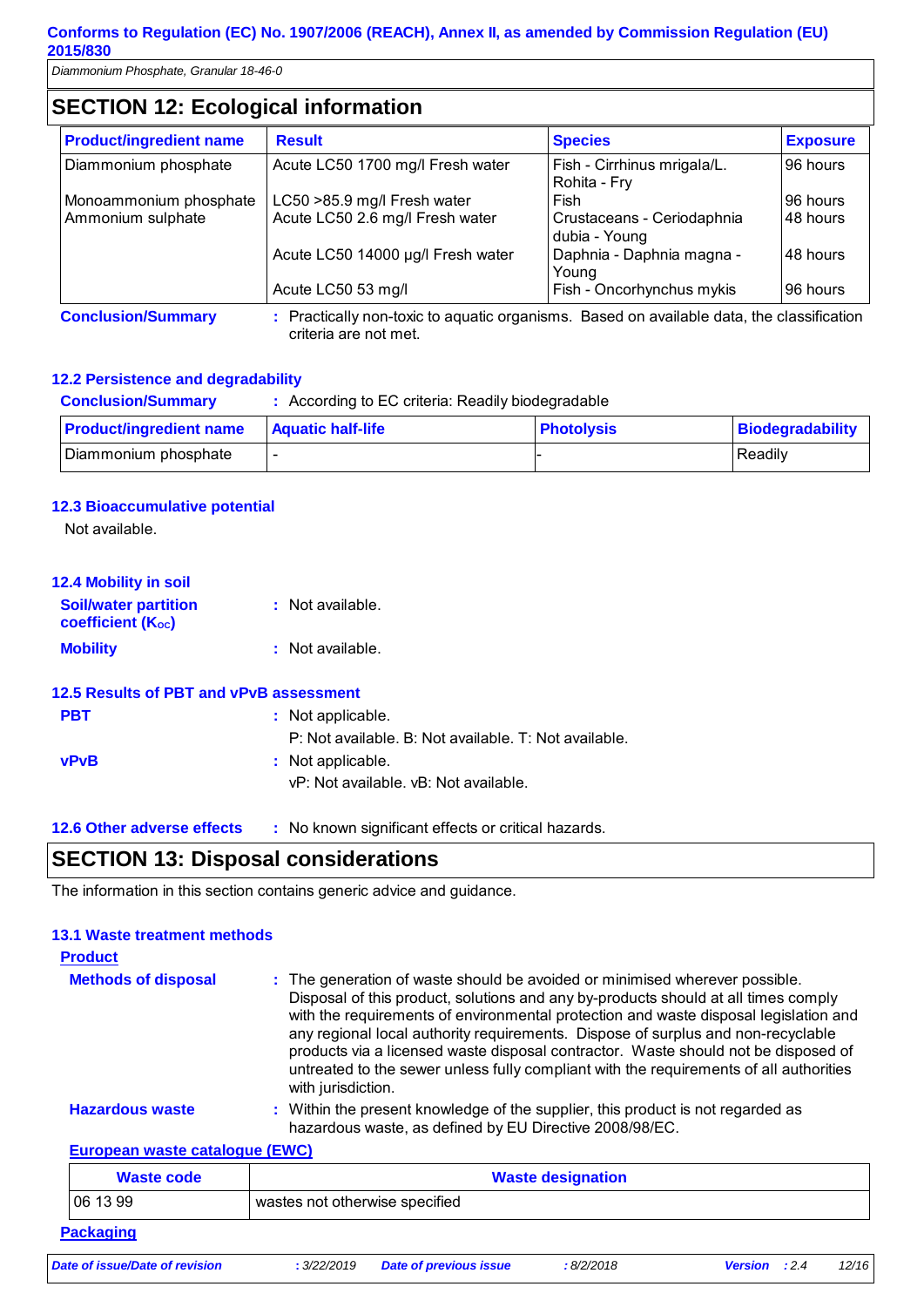*Diammonium Phosphate, Granular 18-46-0* 

### **SECTION 13: Disposal considerations**

| <b>Methods of disposal</b> | : The generation of waste should be avoided or minimised wherever possible. Waste<br>packaging should be recycled. Incineration or landfill should only be considered<br>when recycling is not feasible.                                  |
|----------------------------|-------------------------------------------------------------------------------------------------------------------------------------------------------------------------------------------------------------------------------------------|
| <b>Special precautions</b> | : This material and its container must be disposed of in a safe way. Empty containers<br>or liners may retain some product residues. Avoid dispersal of spilt material and<br>runoff and contact with soil, waterways, drains and sewers. |

# **SECTION 14: Transport information**

|                                           | <b>ADR/RID</b>           | <b>ADN</b>      | <b>IMDG</b>    | <b>ICAO</b>    |
|-------------------------------------------|--------------------------|-----------------|----------------|----------------|
| 14.1 UN number                            | Not regulated.           | Not regulated.  | Not regulated. | Not regulated. |
| 14.2 UN proper<br>shipping name           | $\overline{\phantom{a}}$ | $\qquad \qquad$ | ٠              |                |
| <b>14.3 Transport</b><br>hazard class(es) | $\overline{\phantom{0}}$ | $\qquad \qquad$ | ۰              |                |
| 14.4 Packing group  -                     |                          | -               | -              |                |
| 14.5<br><b>Environmental</b><br>hazards   | No.                      | No.             | No.            | No.            |
| <b>Additional</b><br>information          | ۰                        |                 |                |                |

**14.6 Special precautions for user Transport within user's premises:** always transport in closed containers that are **:** upright and secure. Ensure that persons transporting the product know what to do in the event of an accident or spillage.

**14.7 Transport in bulk according to Annex II of Marpol and the IBC Code :** Not available.

# **SECTION 15: Regulatory information**

**Annex XVII - Restrictions on the manufacture, placing on the market and**  : Not applicable. **15.1 Safety, health and environmental regulations/legislation specific for the substance or mixture EU Regulation (EC) No. 1907/2006 (REACH) Annex XIV - List of substances subject to authorisation Substances of very high concern** None of the components are listed. **Annex XIV** None of the components are listed.

**use of certain dangerous substances, mixtures and** 

**articles**

**Other EU regulations**

**Europe inventory :** All components are listed or exempted.

**Ozone depleting substances (1005/2009/EU)**

Not listed.

**Prior Informed Consent (PIC) (649/2012/EU)**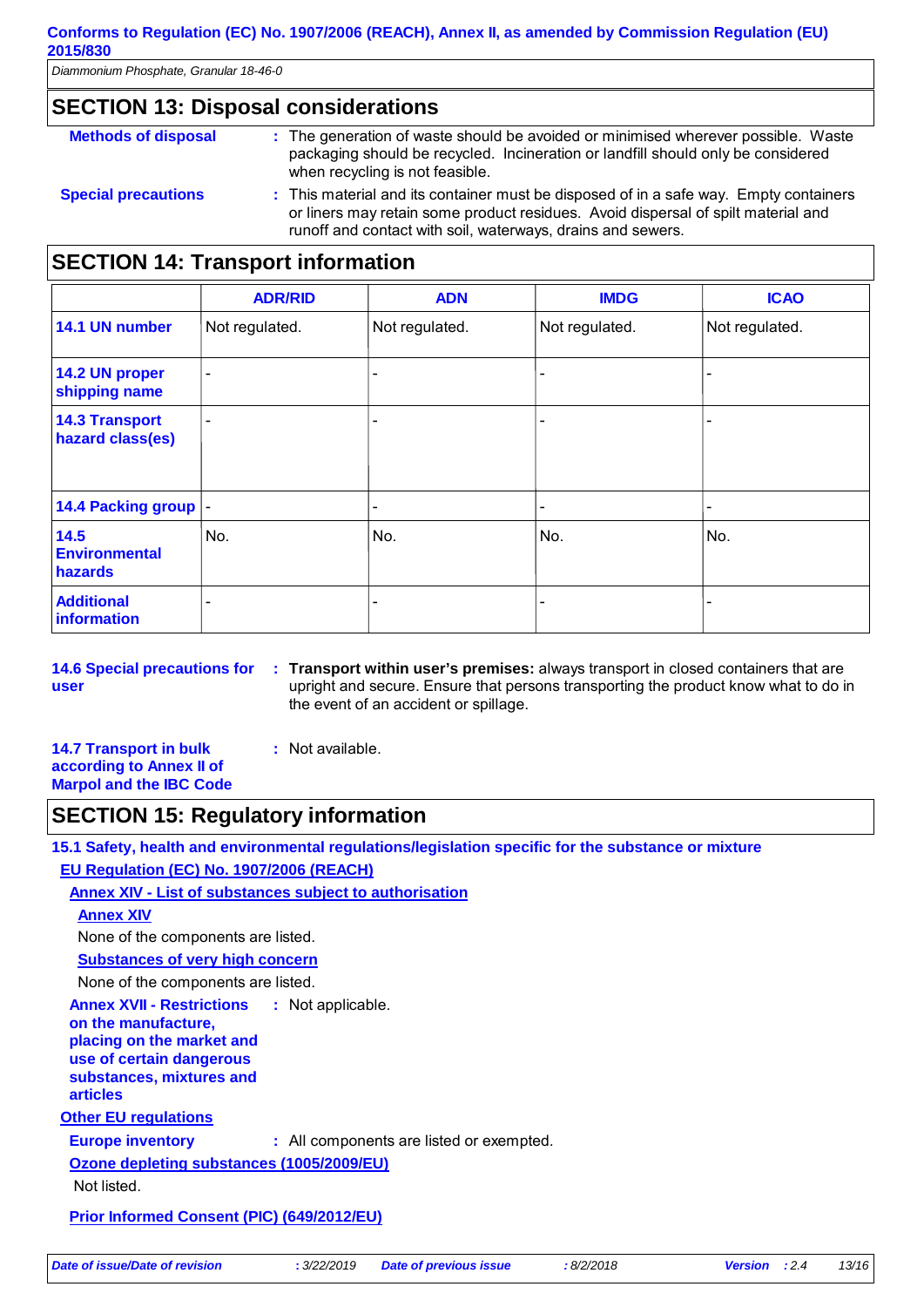# **SECTION 15: Regulatory information**

Not listed.

#### **Seveso Directive**

This product is not controlled under the Seveso III Directive.

#### **International regulations**

**Chemical Weapon Convention List Schedules I, II & III Chemicals**

Not listed.

### **Montreal Protocol (Annexes A, B, C, E)**

Not listed.

**Stockholm Convention on Persistent Organic Pollutants** Not listed.

**Rotterdam Convention on Prior Informed Consent (PIC)** Not listed.

#### **UNECE Aarhus Protocol on POPs and Heavy Metals**

Not listed.

#### **International lists**

| <b>National inventory</b>                 |                                          |
|-------------------------------------------|------------------------------------------|
| <b>Australia</b>                          | : All components are listed or exempted. |
| Canada                                    | All components are listed or exempted.   |
| <b>China</b>                              | All components are listed or exempted.   |
| <b>Japan</b>                              | All components are listed or exempted.   |
| <b>Malaysia</b>                           | : Not determined.                        |
| <b>New Zealand</b>                        | : All components are listed or exempted. |
| <b>Philippines</b>                        | : All components are listed or exempted. |
| <b>Republic of Korea</b>                  | : All components are listed or exempted. |
| Taiwan                                    | All components are listed or exempted.   |
| <b>Turkey</b>                             | : Not determined.                        |
| <b>United States</b>                      | All components are listed or exempted.   |
| <b>15.2 Chemical safety</b><br>assessment | Complete.                                |

# **SECTION 16: Other information**

 $\nabla$  Indicates information that has changed from previously issued version.

| <b>Abbreviations and acronyms : ATE = Acute Toxicity Estimate</b> | 1272/2008]                         | CLP = Classification, Labelling and Packaging Regulation [Regulation (EC) No.<br>DMEL = Derived Minimal Effect Level<br>DNEL = Derived No Effect Level<br>EUH statement = CLP-specific Hazard statement<br>PBT = Persistent, Bioaccumulative and Toxic<br>PNEC = Predicted No Effect Concentration<br><b>RRN = REACH Registration Number</b><br>vPvB = Very Persistent and Very Bioaccumulative                                      |           |                      |       |
|-------------------------------------------------------------------|------------------------------------|--------------------------------------------------------------------------------------------------------------------------------------------------------------------------------------------------------------------------------------------------------------------------------------------------------------------------------------------------------------------------------------------------------------------------------------|-----------|----------------------|-------|
| <b>Key literature references</b><br>and sources for data          | and corrigenda.<br>and corrigenda. | : REGULATION (EC) No 1907/2006 OF THE EUROPEAN PARLIAMENT AND OF<br>THE COUNCIL OF 18 DECEMBER 2006, with successive adaptations, amendments,<br>REGULATION (EC) No 1272/2008 OF THE EUROPEAN PARLIAMENT AND OF<br>THE COUNCIL OF 16 DECEMBER 2008, with successive adaptations, amendments,<br>ECHA, European Chemicals Agency, Classification and Labelling Database<br>DIRECTIVE 2012/18/EU OF THE EUROPEAN PARLIAMENT AND OF THE |           |                      |       |
| Date of issue/Date of revision                                    | : 3/22/2019                        | Date of previous issue                                                                                                                                                                                                                                                                                                                                                                                                               | :8/2/2018 | <b>Version</b> : 2.4 | 14/16 |